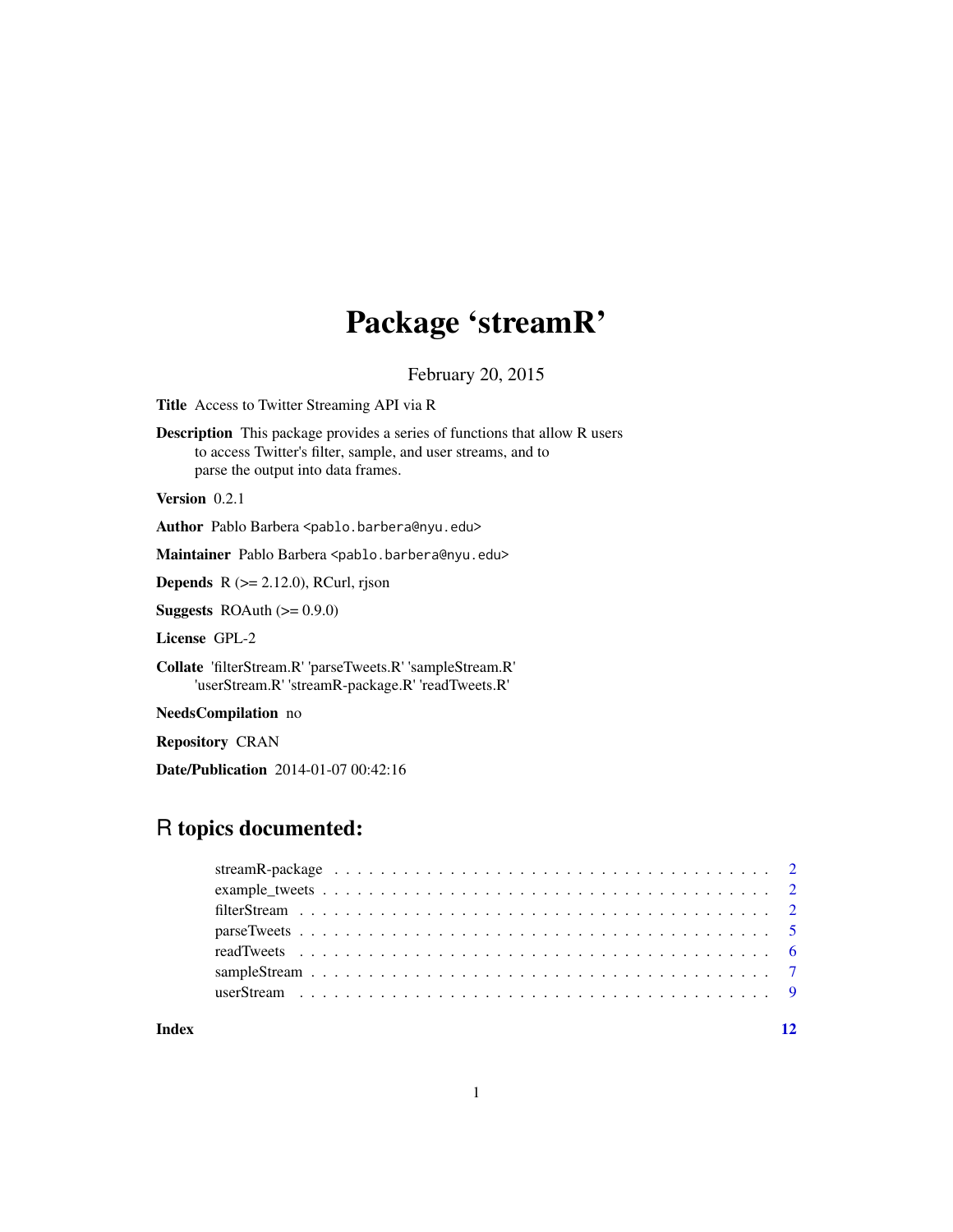<span id="page-1-0"></span>

#### Description

This package provides a series of functions that allow R users to access Twitter's filter, sample, and user streams, and to parse the output into data frames.

#### Author(s)

Pablo Barbera <pablo.barbera@nyu.edu>

#### See Also

[filterStream](#page-1-1), [sampleStream](#page-6-1), [userStream](#page-8-1), [readTweets](#page-5-1), [parseTweets](#page-4-1)

example\_tweets *Ten sample tweets published by @twitterapi*

#### **Description**

A vector of string characters that contains ten sample tweets in plain text.

#### Source

<http://www.twitter.com/twitterapi>

<span id="page-1-1"></span>filterStream *Connect to Twitter Streaming API and return public statuses that match one or more filter predicates.*

#### Description

filterStream opens a connection to Twitter's Streaming API that will return public statuses that match one or more filter predicates. Tweets can be filtered by keywords, users, language, and location. The output can be saved as an object in memory or written to a text file.

#### Usage

```
filterStream(file.name = NULL, track = NULL,
 follow = NULL, locations = NULL, language = NULL,
 timeout = 0, tweets = NULL, oauth = NULL,
 verbose = TRUE)
```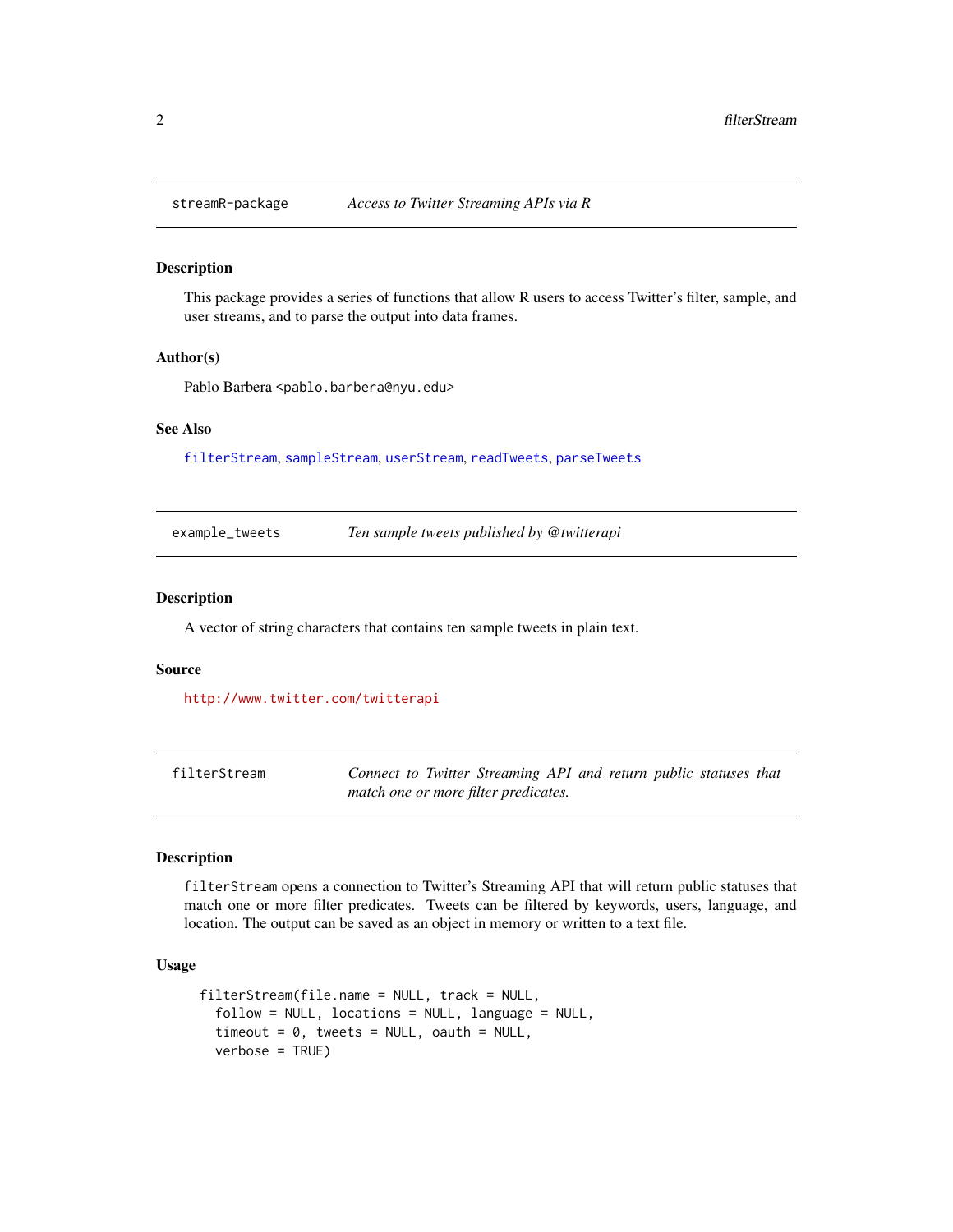#### filterStream 3

#### Arguments

| file.name | string, name of the file where tweets will be written. "" indicates output to the<br>console, which can be redirected to an R object (see examples). If the file already<br>exists, tweets will be appended (not overwritten).                                                                                                                                                                                        |
|-----------|-----------------------------------------------------------------------------------------------------------------------------------------------------------------------------------------------------------------------------------------------------------------------------------------------------------------------------------------------------------------------------------------------------------------------|
| track     | string or string vector containing keywords to track. See the track parame-<br>ter information in the Streaming API documentation for details: http://dev.<br>twitter.com/docs/streaming-apis/parameters#track.                                                                                                                                                                                                       |
| follow    | string or numeric, vector of Twitter user IDs, indicating the users whose public<br>statuses should be delivered on the stream. See the follow parameter informa-<br>tion in the Streaming API documentation for details: http://dev.twitter.<br>com/docs/streaming-apis/parameters#follow.                                                                                                                           |
| locations | numeric, a vector of longitude, latitude pairs (with the southwest corner com-<br>ing first) specifying sets of bounding boxes to filter public statuses by. See the<br>locations parameter information in the Streaming API documentation for de-<br>tails: http://dev.twitter.com/docs/streaming-apis/parameters#locations                                                                                          |
| language  | string or string vector containing a list of BCP 47 language identifiers. If not<br>NULL (default), function will only return tweets that have been detected as being<br>written in the specified languages. Note that this parameter can only be used in<br>combination with any of the other filter parameters. See documentation for de-<br>tails: https://dev.twitter.com/docs/streaming-apis/parameters#language |
| timeout   | numeric, maximum length of time (in seconds) of connection to stream. The<br>connection will be automatically closed after this period. For example, setting<br>timeout to 10800 will keep the connection open for 3 hours. The default is 0,<br>which will keep the connection open permanently.                                                                                                                     |
| tweets    | numeric, maximum number of tweets to be collected when function is called.<br>After that number of tweets have been captured, function will stop. If set to<br>NULL (default), the connection will be open for the number of seconds specified<br>in timeout parameter.                                                                                                                                               |
| oauth     | an object of class oauth that contains the access tokens to the user's twitter<br>session. This is currently the only method for authentication. See examples for<br>more details.                                                                                                                                                                                                                                    |
| verbose   | logical, default is TRUE, which generates some output to the R console with<br>information about the capturing process.                                                                                                                                                                                                                                                                                               |
|           |                                                                                                                                                                                                                                                                                                                                                                                                                       |

#### Details

filterStream provides access to the statuses/filter Twitter stream.

It will return public statuses that match the keywords given in the track argument, published by the users specified in the follow argument, written in the language specified in the language argument, and sent within the location bounding boxes declared in the locations argument.

Note that location bounding boxes do not act as filters for other filter parameters. In the fourth example below, we capture all tweets containing the term rstats (even non-geolocated tweets) OR coming from the New York City area. For more information on how the Streaming API request parameters work, check the documentation at: [http://dev.twitter.com/docs/streaming-apis/](http://dev.twitter.com/docs/streaming-apis/parameters) [parameters](http://dev.twitter.com/docs/streaming-apis/parameters).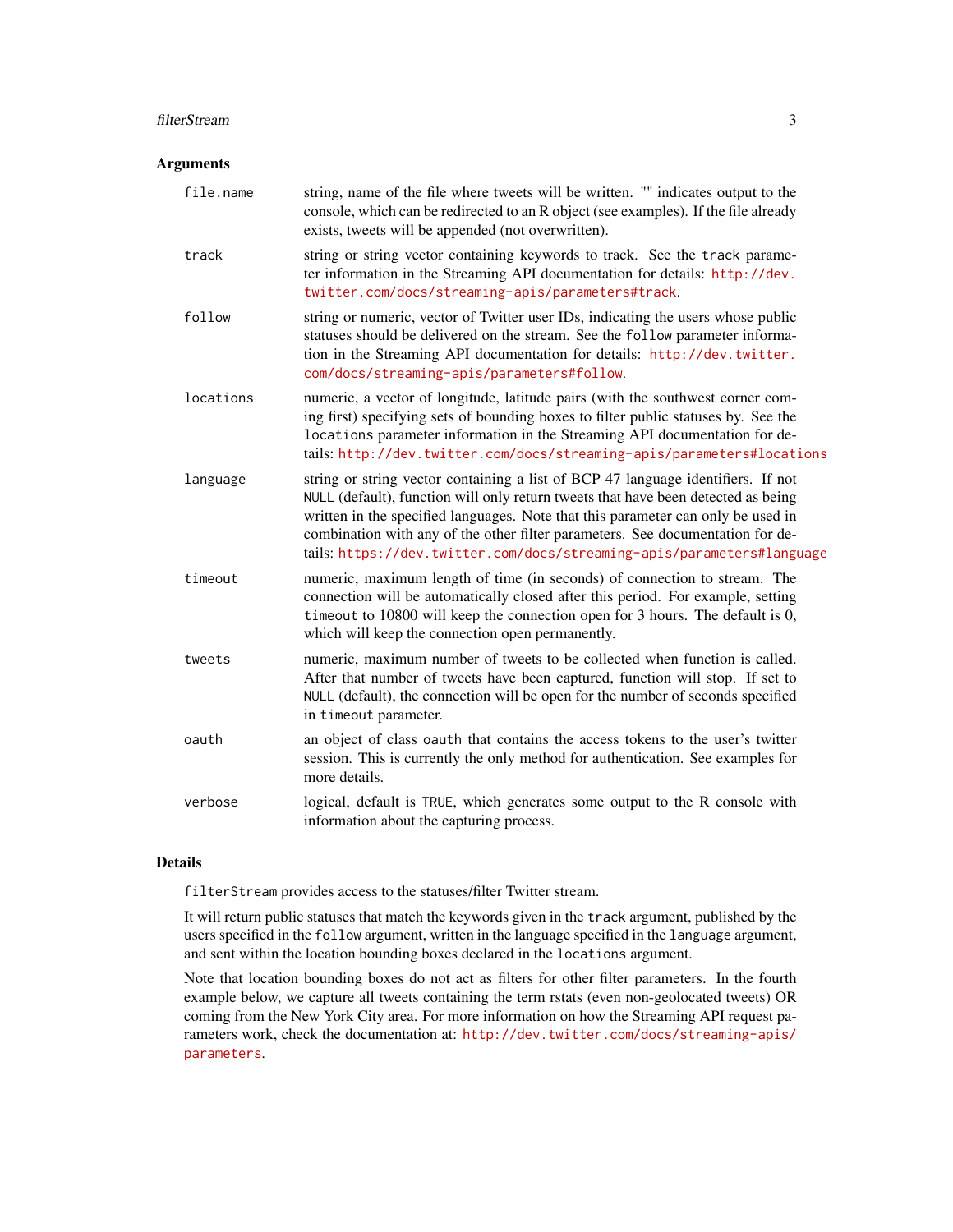<span id="page-3-0"></span>Also note that the language parameter needs to be used in combination with another filter option (either keywords or location).

If any of these arguments is left empty (e.g. no user filter is specified), the function will return all public statuses that match the other filters. At least one predicate parameter must be specified.

Note that when no file name is provided, tweets are written to a temporary file, which is loaded in memory as a string vector when the connection to the stream is closed.

The total number of actual tweets that are captured might be lower than the number of tweets requested because blank lines, deletion notices, and incomplete tweets are included in the count of tweets downloaded.

#### Author(s)

Pablo Barbera <pablo.barbera@nyu.edu>

#### See Also

[sampleStream](#page-6-1), [userStream](#page-8-1), [parseTweets](#page-4-1)

#### Examples

## Not run:

```
## An example of an authenticated request using the ROAuth package,
## where consumerkey and consumer secret are fictitious.
## You can obtain your own at dev.twitter.com
 library(ROAuth)
 requestURL <- "https://api.twitter.com/oauth/request_token"
 accessURL <- "http://api.twitter.com/oauth/access_token"
 authURL <- "http://api.twitter.com/oauth/authorize"
 consumerKey <- "xxxxxyyyyyzzzzzz"
 consumerSecret <- "xxxxxxyyyyyzzzzzzz111111222222"
 my_oauth <- OAuthFactory$new(consumerKey=consumerKey,
    consumerSecret=consumerSecret, requestURL=requestURL,
    accessURL=accessURL, authURL=authURL)
 my_oauth$handshake(cainfo = system.file("CurlSSL", "cacert.pem", package = "RCurl"))
 filterStream( file="tweets_rstats.json",
  track="rstats", timeout=3600, oauth=my_oauth )
## capture 10 tweets mentioning the "Rstats" hashtag
  filterStream( file.name="tweets_rstats.json",
     track="rstats", tweets=10, oauth=my_oauth )
## capture tweets published by Twitter's official account
 filterStream( file.name="tweets_twitter.json",
     follow="783214", timeout=600, oauth=my_oauth )
## capture tweets sent from New York City in Spanish only, and saving as an object in memory
  tweets <- filterStream( file.name="", language="es",
     locations=c(-74,40,-73,41), timeout=600, oauth=my_oauth )
```
## capture tweets mentioning the "rstats" hashtag or sent from New York City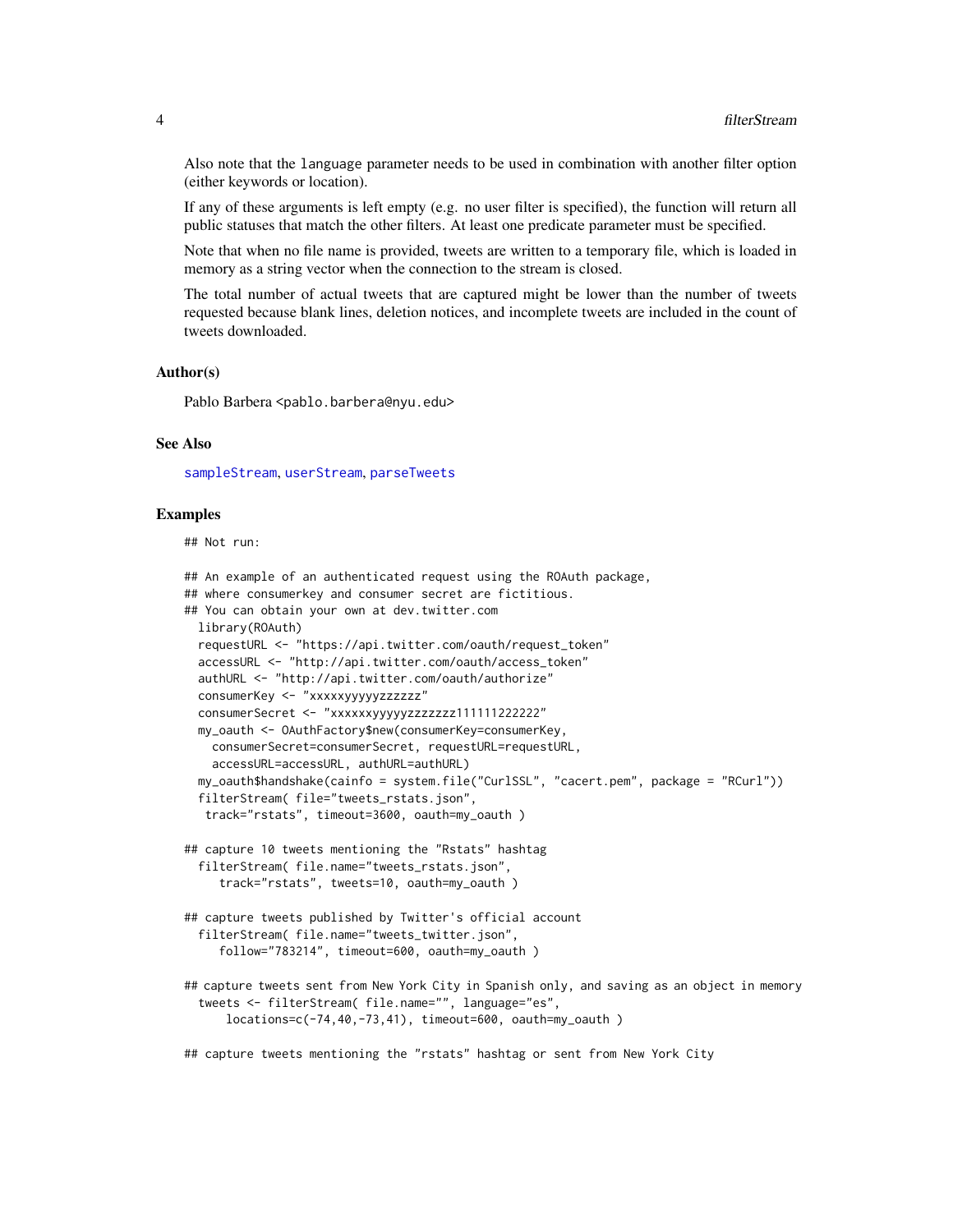#### <span id="page-4-0"></span>parseTweets 5

```
filterStream( file="tweets_rstats.json", track="rstats",
     locations=c(-74,40,-73,41), timeout=600, oauth=my_oauth )
## End(Not run)
```
<span id="page-4-1"></span>parseTweets *Converts tweets in JSON format to data frame.*

#### Description

This function parses tweets downloaded using filterStream, sampleStream or userStream and returns a data frame.

#### Usage

```
parseTweets(tweets, simplify = FALSE, verbose = TRUE)
```
#### Arguments

| tweets   | A character string naming the file where tweets are stored or the name of the<br>object in memory where the tweets were saved as strings. |
|----------|-------------------------------------------------------------------------------------------------------------------------------------------|
| simplify | If TRUE it will return a data frame with only tweet and user fields ( <i>i.e.</i> , no geo-<br>graphic information or url entities).      |
| verbose  | logical, default is TRUE, which will print in the console the number of tweets that<br>have been parsed.                                  |

#### Details

parseTweets parses tweets downloaded using the [filterStream](#page-1-1), [sampleStream](#page-6-1) or [userStream](#page-8-1) functions and returns a data frame where each row corresponds to one tweet and each column represents a different field for each tweet (id, text, created\_at, etc.).

The total number of tweets that are parsed might be lower than the number of lines in the file or object that contains the tweets because blank lines, deletion notices, and incomplete tweets are ignored.

To parse json to a twitter list, see [readTweets](#page-5-1). That function can be significantly faster for large files, when only a few fields are required.

#### Author(s)

Pablo Barbera <pablo.barbera@nyu.edu>

#### See Also

[filterStream](#page-1-1), [sampleStream](#page-6-1), [userStream](#page-8-1)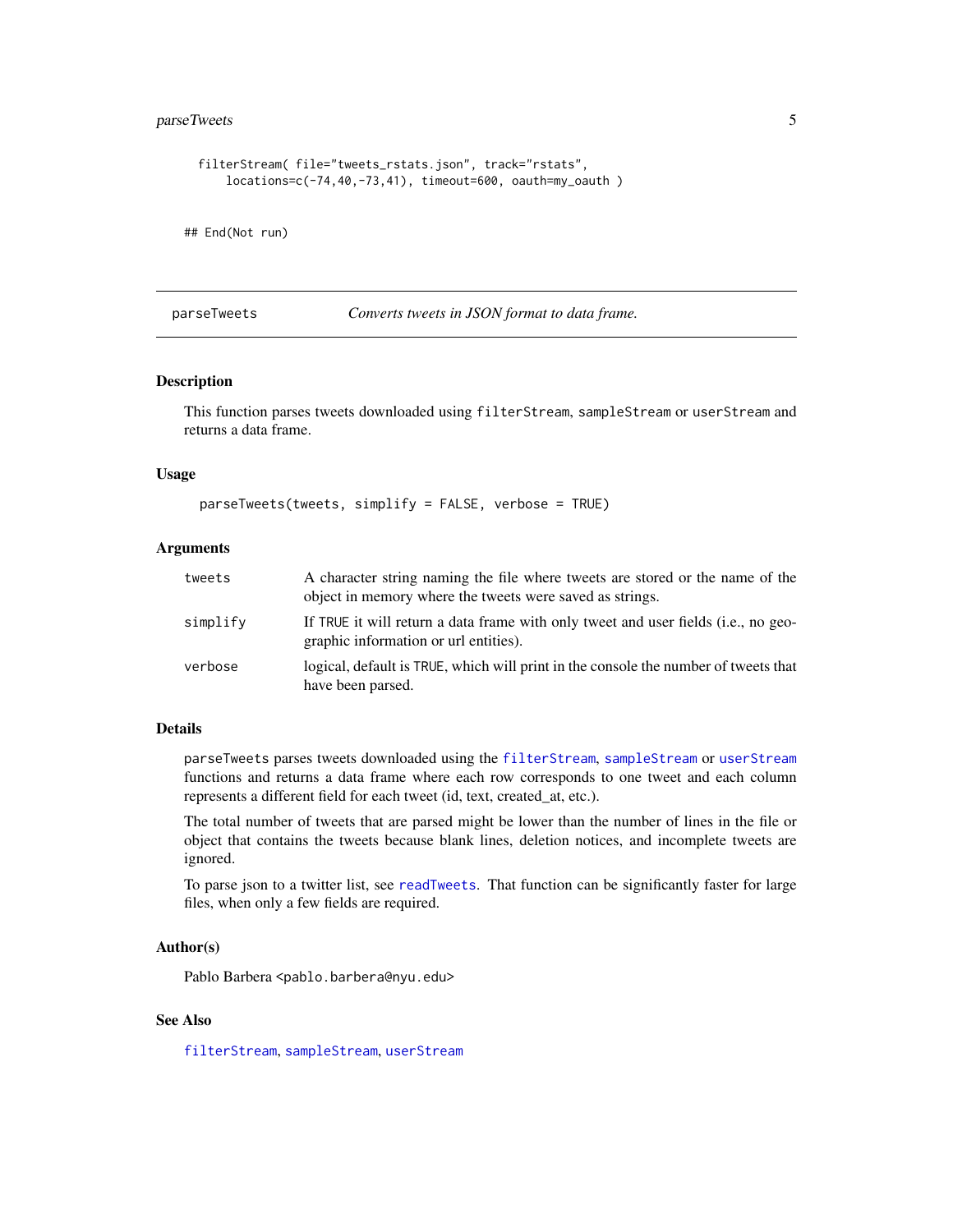#### Examples

```
## The dataset example_tweets contains 10 public statuses published
## by @twitterapi in plain text format. The code below converts the object
## into a data frame that can be manipulated by other functions.
data(example_tweets)
tweets.df <- parseTweets(example_tweets, simplify=TRUE)
## Not run:
## A more complete example, that shows how to capture a user's home timeline
## for one hour using authentication via OAuth, and then parsing the tweets
## into a data frame.
library(ROAuth)
reqURL <- "https://api.twitter.com/oauth/request_token"
 accessURL <- "http://api.twitter.com/oauth/access_token"
 authURL <- "http://api.twitter.com/oauth/authorize"
consumerKey <- "xxxxxyyyyyzzzzzz"
consumerSecret <- "xxxxxxyyyyyzzzzzzz111111222222"
 my_oauth <- OAuthFactory$new(consumerKey=consumerKey,
                              consumerSecret=consumerSecret,
                              requestURL=reqURL,
                              accessURL=accessURL,
                              authURL=authURL)
my_oauth$handshake()
 userStream( file="my_timeline.json", with="followings",
         timeout=3600, oauth=my_oauth )
 tweets.df <- parseTweets("my_timeline.json")
## End(Not run)
```
<span id="page-5-1"></span>readTweets *Converts tweets in JSON format to R list.*

#### Description

This function parses tweets downloaded using filterStream, sampleStream or userStream and returns a list.

#### Usage

```
readTweets(tweets, verbose = TRUE)
```
#### Arguments

| tweets  | A character string naming the file where tweets are stored or the name of the<br>object in memory where the tweets were saved as strings. |
|---------|-------------------------------------------------------------------------------------------------------------------------------------------|
| verbose | logical, default is TRUE, which will print in the console the number of tweets that<br>have been parsed.                                  |

<span id="page-5-0"></span>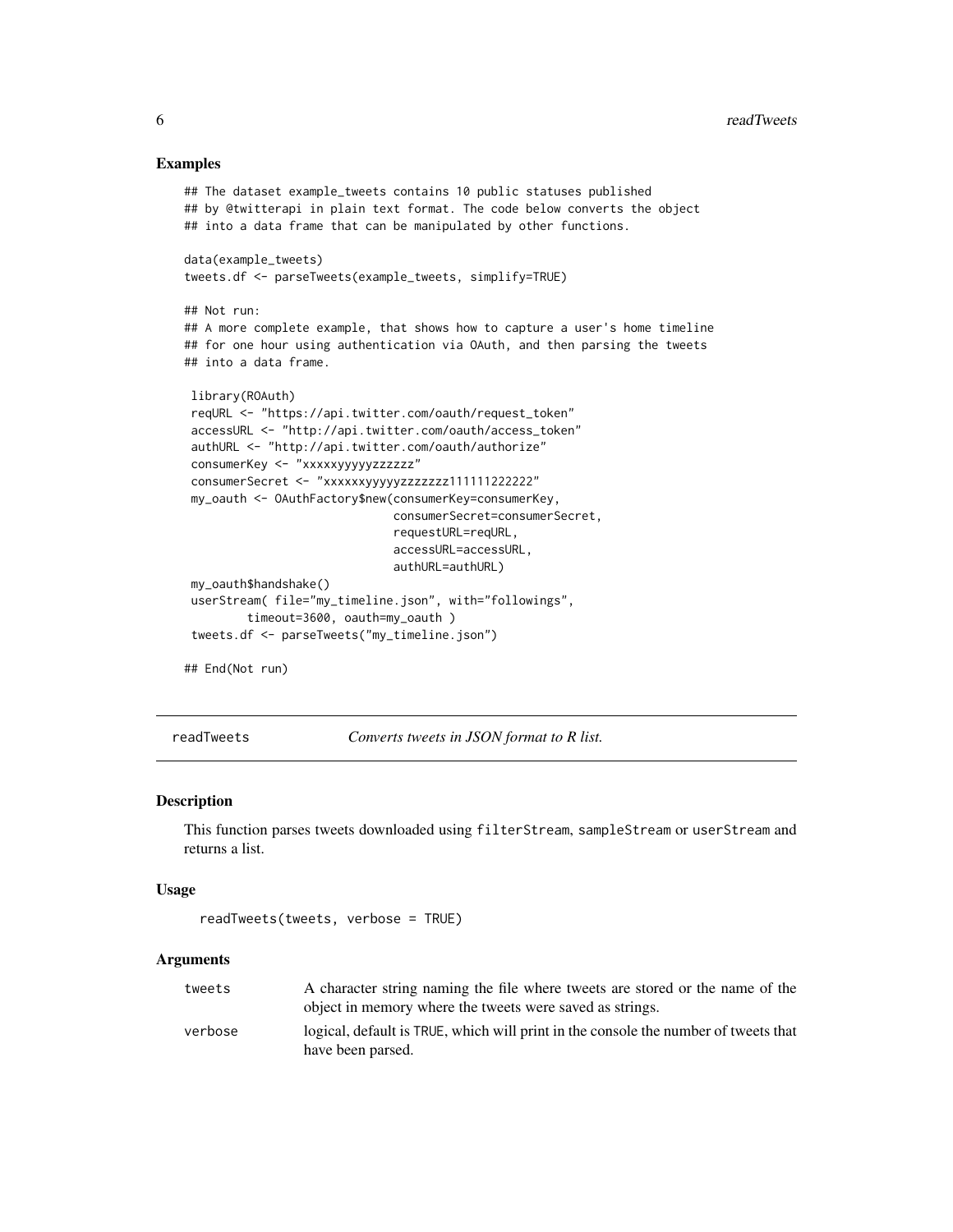#### <span id="page-6-0"></span>sampleStream 7

#### Details

This function is the first step in the [parseTweets](#page-4-1) function and is provided now as an independent function for convenience purposes. In cases where only one field is needed, it can be faster to extract it directly from the JSON data read in R as a list. It can also be useful to extract fields that are not parsed by [parseTweets](#page-4-1), such as hashtags or mentions.

The total number of tweets that are parsed might be lower than the number of lines in the file or object that contains the tweets because blank lines, deletion notices, and incomplete tweets are ignored.

#### Author(s)

Pablo Barbera <pablo.barbera@nyu.edu>

#### See Also

[parseTweets](#page-4-1).

#### Examples

```
## The dataset example_tweets contains 10 public statuses published
## by @twitterapi in plain text format. The code below converts the object
## into a list and extracts only the text.
data(example_tweets)
tweets.list <- readTweets(example_tweets)
only.text <- unlist(lapply(tweets.list, '[[', 'text'))
## it can be done with an explicit loop:
only.text \leq c()for (i in 1:length(tweets.list)){
  only.text[i] <- tweets.list[[i]]['text']
}
print(unlist(only.text))
```
<span id="page-6-1"></span>sampleStream *Connect to Twitter Streaming API and return a small random sample of all public statuses.*

#### Description

sampleStream opens a connection to Twitter's Streaming API that will return a small random sample of public statuses, around 1% at any given time.

#### Usage

```
sampleStream(file.name, timeout = 0, tweets = NULL,
 oauth = NULL, verbose = TRUE)
```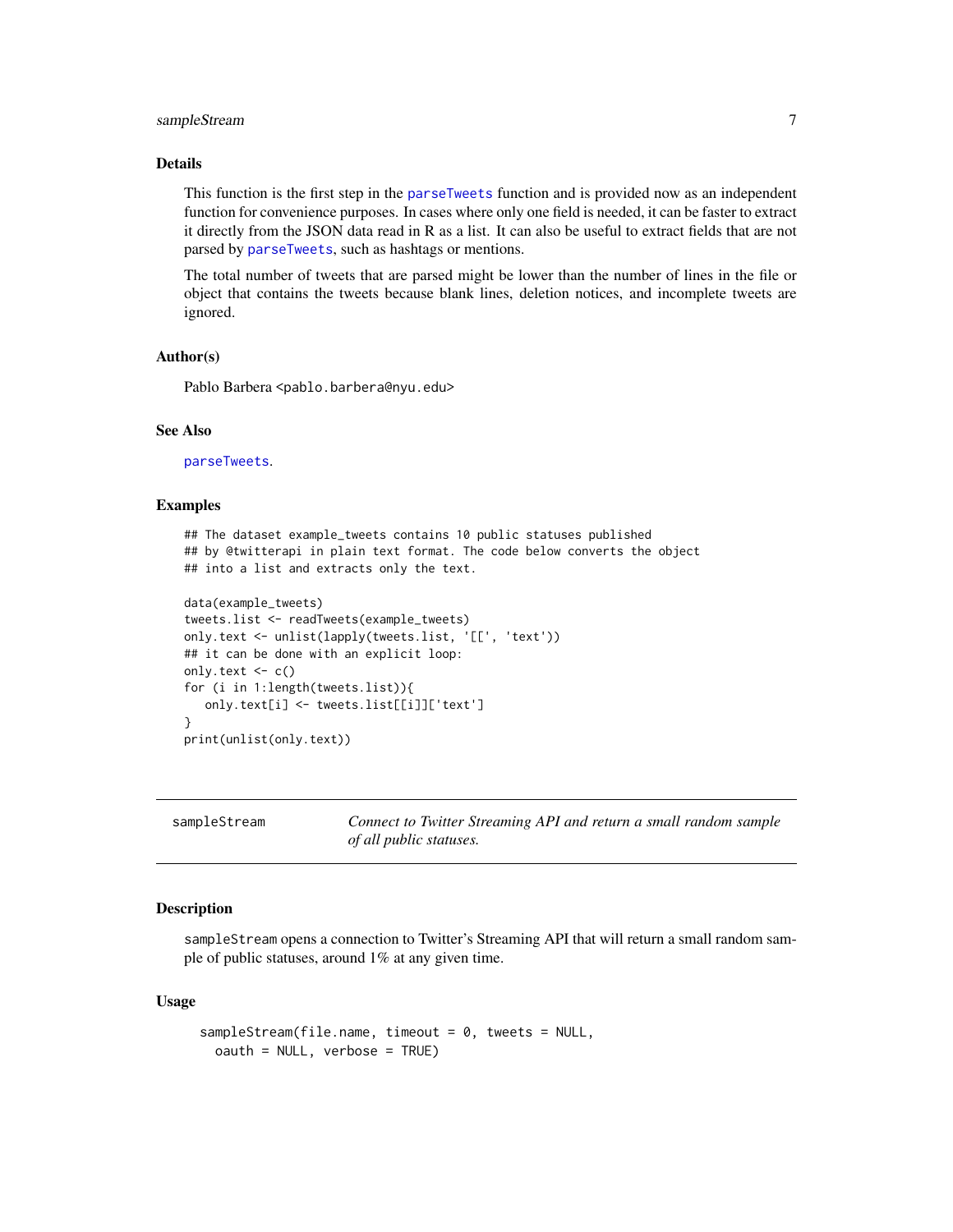#### <span id="page-7-0"></span>Arguments

| file.name | string, name of the file where tweets will be written. "" indicates output to the<br>console, which can be redirected to an R object. If the file already exists, tweets<br>will be appended (not overwritten).                                                                                    |
|-----------|----------------------------------------------------------------------------------------------------------------------------------------------------------------------------------------------------------------------------------------------------------------------------------------------------|
| timeout   | numeric, maximum length of time (in seconds) of connection to stream. The<br>connection will be automatically closed after this period. For example, setting<br>time out to 10800 will keep the connection open for 3 hours. The default is 0,<br>which will keep the connection open permanently. |
| tweets    | numeric, maximum number of tweets to be collected when function is called.<br>After that number of tweets have been captured, function will stop. If set to<br>NULL (default), the connection will be open for the number of seconds specified<br>in timeout parameter.                            |
| oauth     | an object of class oauth that contains the access tokens to the user's twitter<br>session. This is currently the only method for authentication. See examples for<br>more details.                                                                                                                 |
| verbose   | logical, default is TRUE, which generates some output to the R console with<br>information about the capturing process.                                                                                                                                                                            |

#### Details

For more information, check the documentation at: [https://dev.twitter.com/docs/api/1.1/](https://dev.twitter.com/docs/api/1.1/get/statuses/sample) [get/statuses/sample](https://dev.twitter.com/docs/api/1.1/get/statuses/sample)

Note that when no file name is provided, tweets are written to a temporary file, which is loaded in memory as a string vector when the connection to the stream is closed.

The total number of actual tweets that are captured might be lower than the number of tweets requested because blank lines, deletion notices, and incomplete tweets are included in the count of tweets downloaded.

#### Author(s)

Pablo Barbera <pablo.barbera@nyu.edu>

#### See Also

[filterStream](#page-1-1), [userStream](#page-8-1), [parseTweets](#page-4-1)

#### Examples

```
## Not run:
## capture a random sample of tweets
sampleStream( file.name="tweets_sample.json", user=F00, password=BAR )
## An example of an authenticated request using the ROAuth package,
## where consumerkey and consumer secret are fictitious.
## You can obtain your own at dev.twitter.com
library(ROAuth)
reqURL <- "https://api.twitter.com/oauth/request_token"
 accessURL <- "http://api.twitter.com/oauth/access_token"
```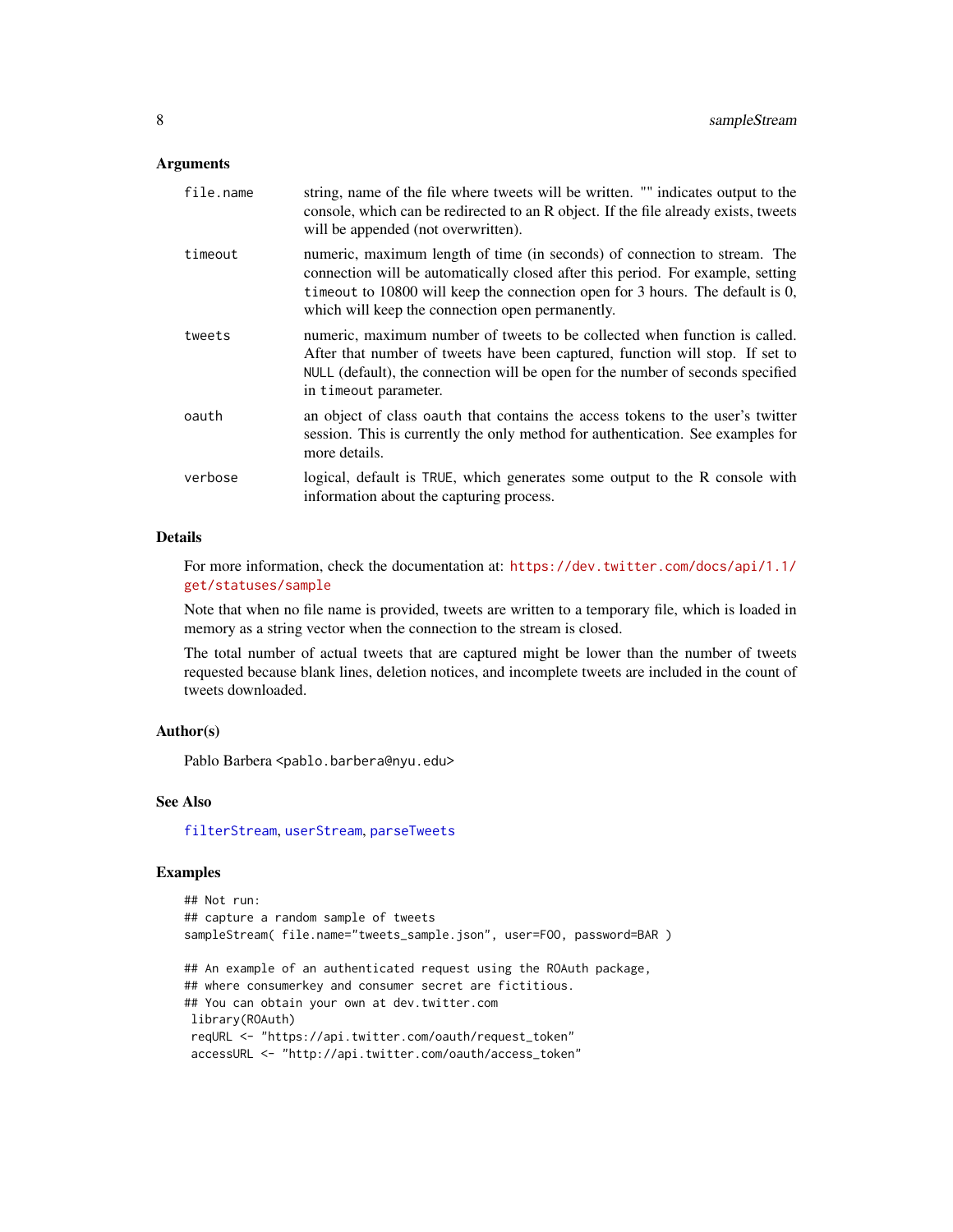#### <span id="page-8-0"></span>userStream 9

```
authURL <- "http://api.twitter.com/oauth/authorize"
consumerKey <- "xxxxxyyyyyzzzzzz"
consumerSecret <- "xxxxxxyyyyyzzzzzzz111111222222"
my_oauth <- OAuthFactory$new(consumerKey=consumerKey,
  consumerSecret=consumerSecret, requestURL=requestURL,
  accessURL=accessURL, authURL=authURL)
my_oauth$handshake(cainfo = system.file("CurlSSL", "cacert.pem", package = "RCurl"))
sampleStream( file.name="tweets_sample.json", oauth=my_oauth )
```
## End(Not run)

<span id="page-8-1"></span>

| userStream | Connect to Twitter Streaming API and return messages for a single |
|------------|-------------------------------------------------------------------|
|            | user.                                                             |

#### Description

userStream opens a connection to Twitter's Streaming API that will return statuses specific to the authenticated user. The output can be saved as an object in memory or written to a text file.

#### Usage

```
userStream(file.name = NULL, with = "followings",
 replies = NULL, track = NULL, locations = NULL,
 timeout = 0, tweets = NULL, oauth = NULL,
 verbose = TRUE)
```
#### Arguments

| file.name | string, name of the file where tweets will be written. "" indicates output to the<br>console, which can be redirected to an R object. If the file already exists, tweets<br>will be appended (not overwritten).                                                 |
|-----------|-----------------------------------------------------------------------------------------------------------------------------------------------------------------------------------------------------------------------------------------------------------------|
| with      | string, detault is "followings", which will stream messages from accounts the<br>authenticated user follow. If set to "user", will only stream messages from au-<br>thenticated user.                                                                           |
|           | See the with parameter information in the Streaming API documentation for de-<br>tails: https://dev.twitter.com/docs/streaming-apis/parameters#with                                                                                                             |
| replies   | string, default is NULL, which will only stream replies sent by a different user if<br>the authenticated user follows the receiver of the reply. All replies to users that<br>the authenticated user follows will be included if this argument is set to "all". |
|           | See the replies parameter information in the Streaming API documentation for<br>details: https://dev.twitter.com/docs/streaming-apis/parameters#replies                                                                                                         |
| track     | string or string vector containing keywords to track. See the track parame-<br>ter information in the Streaming API documentation for details: http://dev.<br>twitter.com/docs/streaming-apis/parameters#track.                                                 |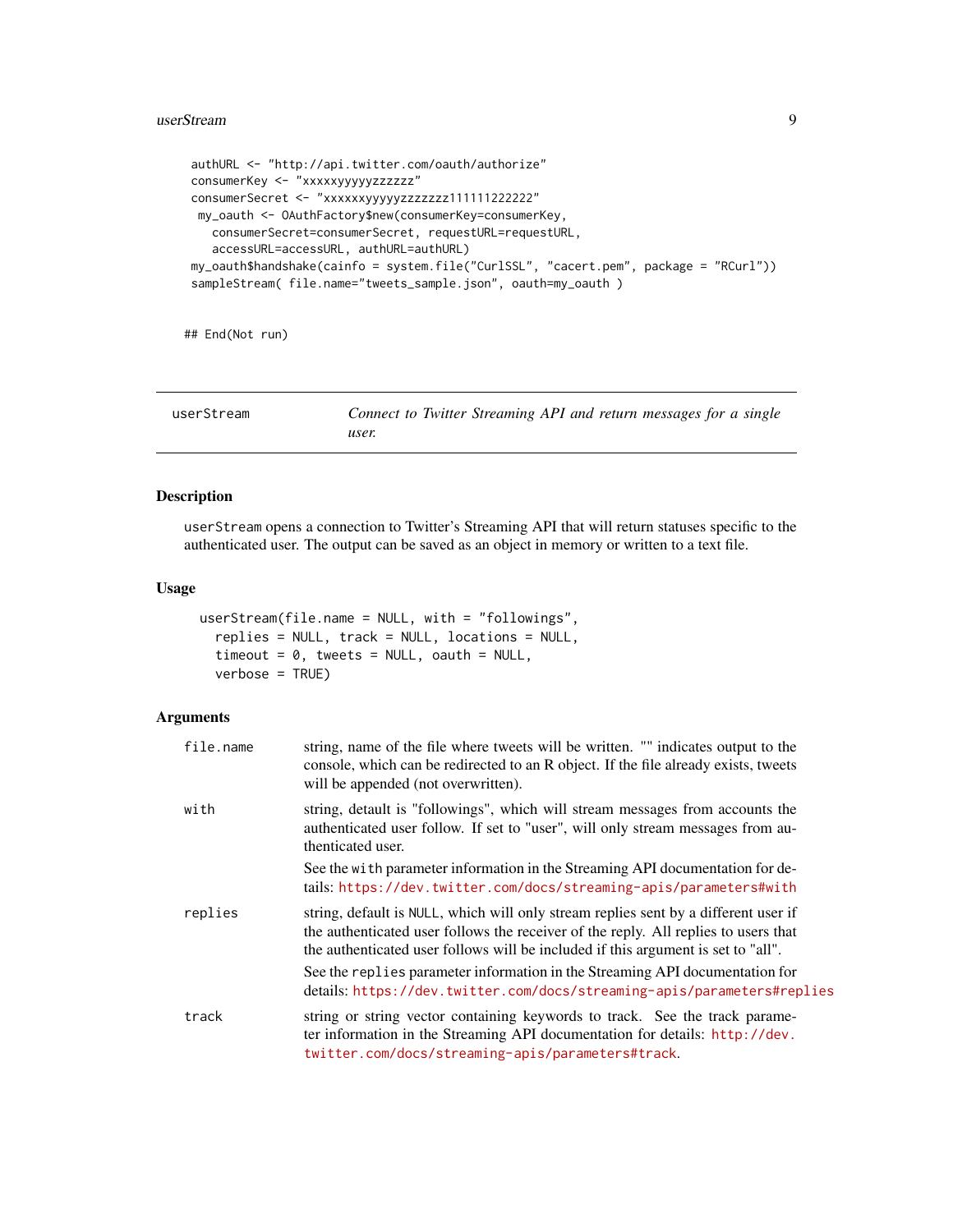<span id="page-9-0"></span>

| timeout<br>which will keep the connection open permanently.<br>tweets<br>in timeout parameter.<br>oauth<br>See examples for more details.<br>verbose<br>information about the capturing process. | locations | numeric, a vector of longitude, latitude pairs (with the southwest corner coming<br>first) specifying sets of bounding boxes to filter statuses by. See the locations<br>parameter information in the Streaming API documentation for details: http:<br>//dev.twitter.com/docs/streaming-apis/parameters#locations |
|--------------------------------------------------------------------------------------------------------------------------------------------------------------------------------------------------|-----------|--------------------------------------------------------------------------------------------------------------------------------------------------------------------------------------------------------------------------------------------------------------------------------------------------------------------|
|                                                                                                                                                                                                  |           | numeric, maximum length of time (in seconds) of connection to stream. The<br>connection will be automatically closed after this period. For example, setting<br>time out to $10800$ will keep the connection open for 3 hours. The default is 0,                                                                   |
|                                                                                                                                                                                                  |           | numeric, maximum number of tweets to be collected when function is called.<br>After that number of tweets have been captured, function will stop. If set to<br>NULL (default), the connection will be open for the number of seconds specified                                                                     |
|                                                                                                                                                                                                  |           | an object of class oauth that contains the access tokens to the user's twitter<br>session. This is the only method for authentication available for user streams.                                                                                                                                                  |
|                                                                                                                                                                                                  |           | logical, default is TRUE, which generates some output to the R console with                                                                                                                                                                                                                                        |

#### Details

This function provides access to messages for a single user.

The set of messages to be returned can include the user's tweets and/or replies, and public statuses published by the accounts the user follows, as well to replies to those accounts.

Tweets can also be filtered by keywords and location, using the track and locations arguments.

The total number of actual tweets that are captured might be lower than the number of tweets requested because blank lines, deletion notices, and incomplete tweets are included in the count of tweets downloaded.

Note that when no file name is provided, tweets are written to a temporary file, which is loaded in memory as a string vector when the connection to the stream is closed.

#### Author(s)

Pablo Barbera <pablo.barbera@nyu.edu>

#### See Also

[filterStream](#page-1-1), [sampleStream](#page-6-1), [parseTweets](#page-4-1)

#### Examples

```
## Not run:
## The following example shows how to capture a user's home timeline
## with the Streaming API and using authentication via the ROAuth
## package, with fictitious consumerkey and consumer secret.
## You can obtain your own at dev.twitter.com
library(ROAuth)
requestURL <- "https://api.twitter.com/oauth/request_token"
```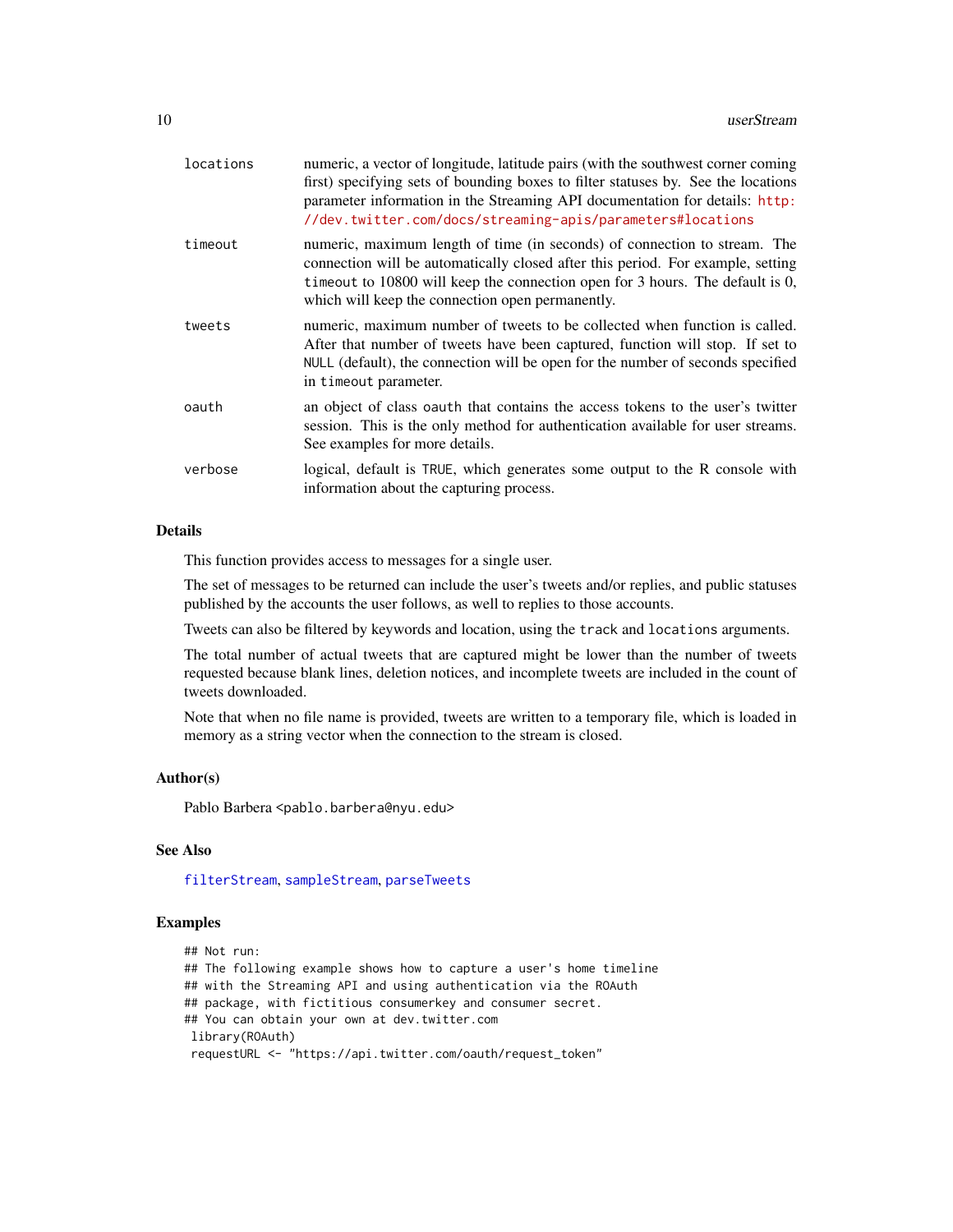#### userStream and the contract of the contract of the contract of the contract of the contract of the contract of the contract of the contract of the contract of the contract of the contract of the contract of the contract of

```
accessURL <- "http://api.twitter.com/oauth/access_token"
authURL <- "http://api.twitter.com/oauth/authorize"
consumerKey <- "xxxxxyyyyyzzzzzz"
consumerSecret <- "xxxxxxyyyyyzzzzzzz111111222222"
my_oauth <- OAuthFactory$new(consumerKey=consumerKey,
   consumerSecret=consumerSecret, requestURL=requestURL,
   accessURL=accessURL, authURL=authURL)
my_oauth$handshake(cainfo = system.file("CurlSSL", "cacert.pem", package = "RCurl"))
save(my_oauth, file="my_oauth")
## Capturing 10 tweets from a user's timeline
userStream( file.name="my_timeline.json", with="followings",
     tweets=10, oauth=my_oauth )
```
## End(Not run)